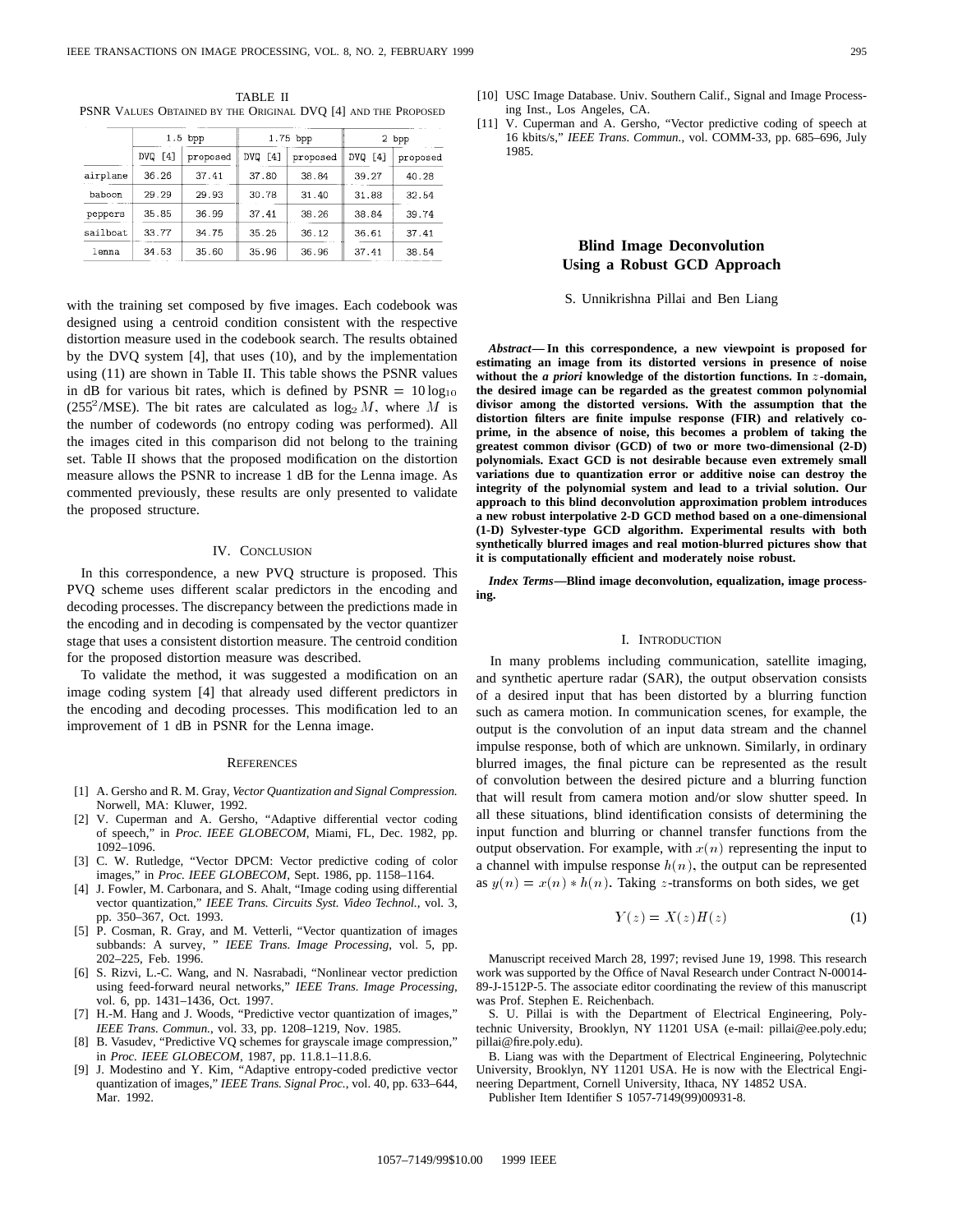where  $x(n) \leftrightarrow X(z)$ ,  $h(n) \leftrightarrow H(z)$ , and  $y(n) \leftrightarrow Y(z)$  represent the corresponding  $z$ -transform pairs. It is clear that from a knowledge of the output  $Y(z)$  alone, it is impossible to obtain  $X(z)$  and  $H(z)$ separately. On the other hand, usually only the output information is available, and that makes the blind identification problem more challenging. Clearly, in addition to  $Y(z)$ , some additional information about either the input or channel characteristics is required to successfully solve this problem. The same formulation applies in the case of blurred images also.

To see this, let  $p(i, j)$  represent the desired image,  $d(i, j)$  the blurring function, and  $n(i, j)$  additive noise. Letting  $f(i, j)$  represent the blurred image, we have

$$
f(i, j) = p(i, j) * d(i, j) + n(i, j).
$$
 (2)

Using the two-dimensional  $(2-D)$  *z*-transforms,  $(2)$  reduces to

$$
F(z_1, z_2) = P(z_1, z_2)D(z_1, z_2) + N(z_1, z_2)
$$
 (3)

where  $f(i, j) \leftrightarrow F(z_1, z_2), p(i, j) \leftrightarrow P(z_1, z_2), d(i, j) \leftrightarrow$  $D(z_1, z_2)$ , and  $n(i, j) \leftrightarrow N(z_1, z_2)$ . Such a model is applicable in all scenarios where the distortion can be modeled as a linear filter acting on the original image. For example, camera motion, intermediate medium in satellite photography, can all be modeled as in (2) and (3). Once again it is clear from (3) that even in the absence of noise, knowing the blurred picture  $F(z_1, z_2)$  alone is not sufficient in general to obtain either the original image or the blurring function.

Blind image deconvolution is the process of identifying both the true image and the blurring function from the degraded image, using partial information about the imaging system. This process is critical because in many practical situations, unlike classical linear image restoration techniques, the blur function is often unknown. In some applications, such as astronomy and x-ray imaging, it is often costly to obtain *a priori* information about the imaged scene and the distortion, and in others, such as real-time video conferencing, it is simply impossible to predetermine the parameters of the blurring function.

Tempting as blind deconvolution from a single blurred image may seem, it is often *ill-posed*. A small amount of additive noise can lead to large deviations, and a unique solution may not be found. In existing methods dealing with such problems, reliability is often achieved at the expense of high computational complexity.

Many techniques have been proposed in the past to identify the blurring function and the original image [1]–[12]. Among them, *a priori* blur identification methods perform blind deconvolution by identifying the blurring function prior to restoration. The most popular among them make use of the frequency domain nulls of the degraded image to perform blind deconvolution by partitioning the blurred image in (2) into smaller frames, each of which is large enough to contain the blurring function. This method assumes that the true image possibly contains edges or point sources, and that the blurring function is symmetric and nonminimum phase with a possibly known parametric form. The method of zero sheet separation proposed by Lane and Bates [2] is the most direct way of blind deconvolution as it tries to exploit the irreducible property present in most of the 2-D polynomials. In the absence of noise, assuming that both the polynomials  $P(z_1, z_2)$  and  $D(z_1, z_2)$  in (3) are irreducible and possess distinct zero sheets, the feasibility of this approach was proved by Lane and Bates and demonstrated by Bones [3]. Although computationally complex, Ghiglia has given a systematic approach of this method [4]. This algorithm is highly sensitive to noise, and has a computational complexity of  $O(n^8)$ , for an  $n \times n$  image.

Other methods to deconvolve a blurred image include autoregressive moving average (ARMA) modeling [5]–[7], the simulated annealing (SA) algorithm [8], the nonnegativity and support constraints recursive inverse filtering (NAS-RIF) algorithm [9], as well as nonparametric methods based on higher order statistics [10].

When multiple blurred versions of the same scene are available, inspired by the subspace channel equalization methods in the communication scenario [13], blind deconvolution is considered in [11] and [12]. The subspace technique presented in [11] is similar to an extension of our one-dimensional (1-D) Sylvester-type algorithm, as shown in the next section, which leads to extremely high computational complexity and memory storage requirements. A finite impulse response (FIR) multichannel equalization scheme is proposed in [12] utilizing multiple blurred images whose 2-D blurring functions in the z-domain have no common zeros. More than four blurred images of the same scene are needed in this case.

Our approach to the blind deblurring problem makes use of a fresh perspective of polynomial GCD approximation. Let  $d_1(i, j)$  and  $d_2(i, j)$  represent two *distinct* blurring functions with z-transforms  $D_1(z_1, z_2)$  and  $D_2(z_1, z_2)$ , respectively. Further, let  $f_1(i, j)$  and  $f_2(i, j)$  represent the corresponding blurred outputs. Then

$$
f_k(i,j) = p(i,j) * d_k(i,j), \qquad k = 1,2.
$$
 (4)

In  $z$ -domain, (4) translates to

$$
F_k(z_1, z_2) = P(z_1, z_2) D_k(z_1, z_2), \qquad k = 1, 2 \tag{5}
$$

where  $f_k(i, j) \leftrightarrow F_k(z_1, z_2)$ .

From (5), if the two distortion transfer functions  $D_1(z_1, z_2)$  and  $D_2(z_1, z_2)$  are relatively co-prime,  $P(z_1, z_2)$  is the greatest common divisor (GCD) of  $F_1(z_1, z_2)$  and  $F_2(z_1, z_2)$ , i.e., if

$$
GCD\{D_1(z_1, z_2), D_2(z_1, z_2)\} = 1
$$
\n(6)

then

$$
GCD{F1(z1, z2), F2(z1, z2)} = P(z1, z2).
$$
 (7)

Equation (7) can be used to recover the original image  $p(i, j)$  from the distorted versions  $f_1(i, j)$  and  $f_2(i, j)$ . Note that (6) represents the necessary and sufficient condition for the recovery of the original image from its distinct blurred versions without the actual knowledge of the blurring functions.

Observe that  $D_1(z_1, z_2)$  and  $D_2(z_1, z_2)$  need not be free of common zeros, a much more restrictive (and unnecessary) assumption. However, if such is the case, then from Bezout's identity, there exist two other polynomial functions  $E_1(z_1, z_2)$  and  $E_2(z_1, z_2)$  such that [14]

$$
D_1(z_1, z_2)E_1(z_1, z_2) + D_2(z_1, z_2)E_2(z_1, z_2) = 1
$$
 (8)

and the deblurring can be performed in the FIR domain. Apparently, for two (or more) variable polynomials, absence of common zeros is an exception rather than the rule.<sup>1</sup> However, since the GCD procedure does permit common zeros between the blurring functions, it represents a much more general framework for deblurring.

Although the above formulation requires two distinct blurred images, it is important to realize that often such information can be extracted from a single frame itself. For example, referring back to the model in (2)–(3), assume that the blurring function  $d(i, j)$  has a much smaller support size compared to the image. If we restrict our attention to two nonoverlapping regions  $R_1$  and  $R_2$  that are large enough to contain the blurring function and sufficiently far apart within the support of  $f(i, j)$ , we may write (ignoring noise)

$$
f_k(i,j) = p_k(i,j) * d(i,j), \qquad p_k(i,j) \in R_k, \quad k = 1,2. \tag{9}
$$

<sup>1</sup>Even the simplest two-variable polynomials  $D_1(z_1, z_2) = z_1$  and  $D_2(z_1, z_2) = z_2$  have a common zero at (0, 0). However, they are relatively factor co-prime.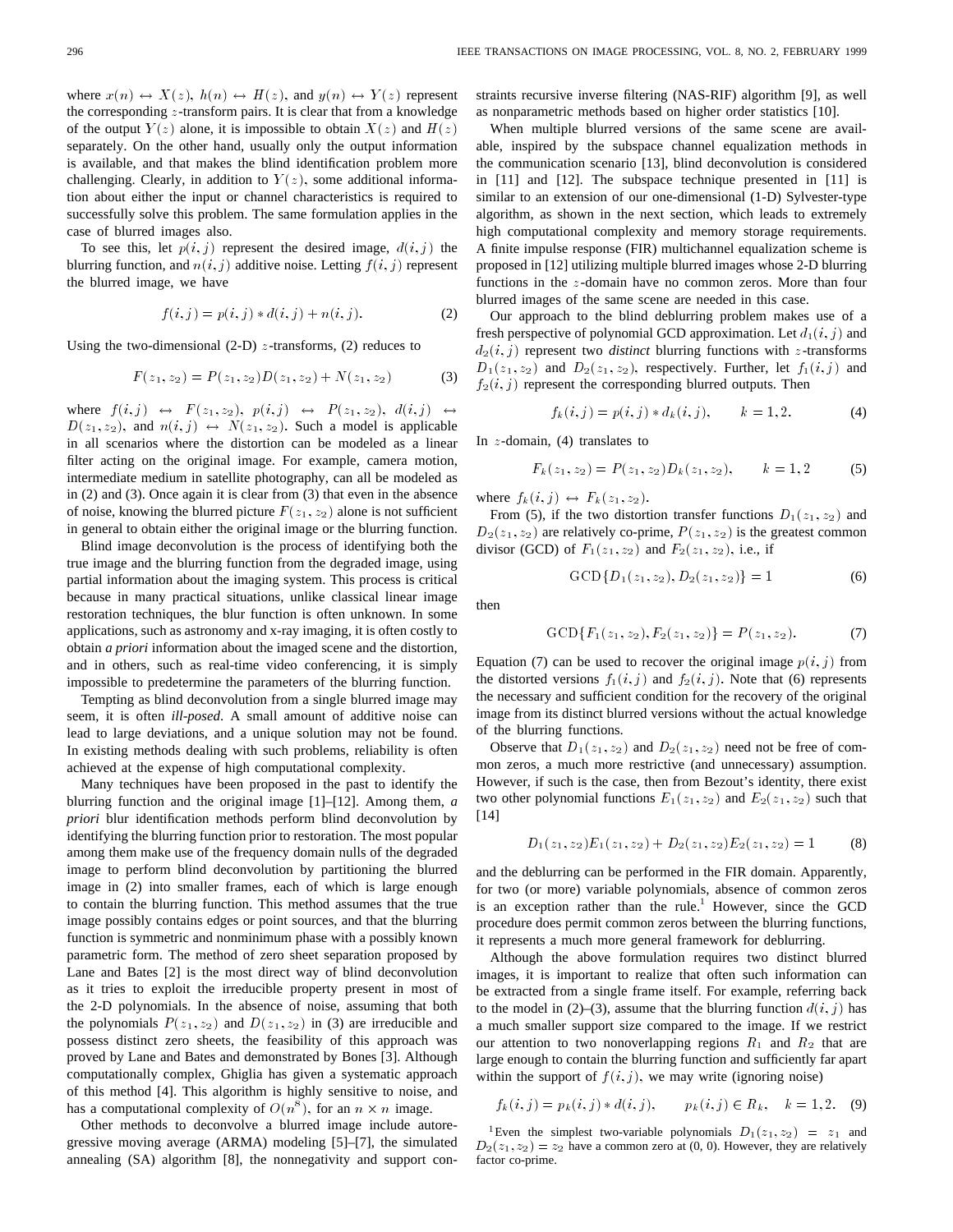Clearly, their transforms can be expressed as in (5), and if  $P_1(z_1, z_2)$ and  $P_2(z_1, z_2)$  are relatively co-prime, the above GCD procedure can be used to extract the blurring transfer function  $D(z_1, z_2)$  from a single frame itself.

Unfortunately, the existing two-variable GCD algorithms, such as those used in the commercial programs Matlab and Maple, are extremely sensitive to quantization noise, and a direct application of the GCD algorithm will invariably fail. For practical considerations, the effect of quantization needs to be addressed, as it leads to systematic coefficient error. In addition, one may not have the luxury of obtaining distinct distorted multiple versions of the same image. In reality, as in a picture taken with a shaken camera, one may only have a *single* version of a distorted picture, and the problem is to obtain the original image in this situation.

In this context, our approach to the blind image deconvolution problem in presence of noise is outlined in the next section as the estimation of the "best" GCD of 2-D polynomials.

#### II. A NEW BLIND DECONVOLUTION/DEBLURRING ALGORITHM

Let  $f_1(m, n)$  and  $f_2(m, n)$  represent two distorted versions of a true image  $p(m, n)$ . From (4), with  $n_k(m, n) \leftrightarrow N_k(z_1, z_2)$ representing the noise, we have

$$
F_k(z_1, z_2) = P(z_1, z_2)D_k(z_1, z_2) + N_k(z_1, z_2),
$$
  
\n
$$
k = 1, 2.
$$
 (10)

When  $N_1(z_1, z_2) = N_2(z_1, z_2) = 0$ , we can easily see that the original image can be reconstructed as the GCD of  $F_1(z_1, z_2)$  and  $F_2(z_1, z_2)$ , provided that  $D_1(z_1, z_2)$  and  $D_2(z_1, z_2)$  are relatively co-prime [14]. However, even under such noiseless conditions, direct GCD implementation of  $F_1(z_1, z_2)$  and  $F_2(z_1, z_2)$  using symbolic mathematical tools such as Maple often leads to a trivial solution due to the high sensitivity of the existing 2-D GCD methods.

When there is noise,  $P(z_1, z_2)$  only approximates as the common factor that divides  $F_1(z_1, z_2)$  and  $F_2(z_1, z_2)$ . In this context, the technique described below makes use of an interesting 1-D formulation and then uses a least square approach to obtain the best estimate for  $P(z_1, z_2)$ .

To begin with, we will examine the 1-D Sylvester-type algorithm [14] that will turn out to be useful to our present discussion. Let

$$
A(z) = a_0 + a_1 z + a_2 z^2 + \dots + a_n z^n \tag{11}
$$

$$
B(z) = b_0 + b_1 z + b_2 z^2 + \dots + b_m z^m \tag{12}
$$

be two polynomials of degrees  $n$  and  $m$ , respectively, with their GCD equal to  $P(z)$ . Suppose  $P(z)$  is of degree  $r \geq 1$ . Then

$$
\frac{A(z)}{C(z)} = \frac{B(z)}{D(z)} = P(z)
$$
\n(13)

where

$$
C(z) = D(z)
$$
  

$$
C(z) = c_0 + c_1 z + c_2 z^2 + \dots + c_{n-r} z^{n-r}
$$
 (14)

and

$$
D(z) = d_0 + d_1 z + d_2 z^2 + \dots + d_{m-r} z^{m-r}
$$
 (15)

are two polynomials that are relatively co-prime. It follows that

$$
A(z)D(z) - B(z)C(z) = 0
$$
 (16)

and by equating the coefficients of like powers of  $z$  on both sides of (16), it has the matrix equivalence of

$$
Sx = 0 \tag{17}
$$

where

re  

$$
\boldsymbol{x} = [d_{m-r}, \cdots, d_2, d_1, d_0, -c_0, -c_1, -c_2, \cdots, -c_{n-r}] \qquad (18)
$$

and  $S$  is given by

and *S* is given by  
\n
$$
S \triangleq \begin{bmatrix}\na_n & a_{n-1} & \cdots & \cdots & \cdots & \cdots & a_1 & a_0 & 0 & \cdots & 0 \\
0 & a_n & a_{n-1} & \cdots & \cdots & \cdots & \cdots & a_1 & a_0 & \cdots & 0 \\
\vdots & \vdots & \vdots & & & & & \vdots \\
0 & \cdots & 0 & a_n & a_{n-1} & \cdots & \cdots & a_1 & a_0 \\
0 & 0 & \cdots & 0 & b_m & b_{m-1} & \cdots & \cdots & b_1 & b_0 \\
\vdots & & & & & & \vdots & \vdots & \vdots \\
b_m & b_{m-1} & \cdots & \cdots & \cdots & b_1 & b_0 & 0 & 0 & \cdots & 0\n\end{bmatrix}
$$
\n
$$
\vdots
$$
\n
$$
\vdots
$$
\n
$$
\vdots
$$
\n
$$
\vdots
$$
\n
$$
\vdots
$$
\n
$$
\vdots
$$
\n
$$
\vdots
$$
\n
$$
\vdots
$$
\n
$$
\vdots
$$
\n
$$
\vdots
$$
\n
$$
\vdots
$$
\n
$$
\vdots
$$
\n
$$
\vdots
$$
\n
$$
\vdots
$$
\n
$$
\vdots
$$
\n
$$
\vdots
$$
\n
$$
\vdots
$$
\n
$$
\vdots
$$
\n
$$
\vdots
$$
\n
$$
\vdots
$$
\n
$$
\vdots
$$
\n
$$
\vdots
$$
\n
$$
\vdots
$$
\n
$$
\vdots
$$
\n
$$
\vdots
$$
\n
$$
\vdots
$$
\n
$$
\vdots
$$
\n
$$
\vdots
$$
\n
$$
\vdots
$$
\n
$$
\vdots
$$
\n
$$
\vdots
$$
\n
$$
\vdots
$$
\n
$$
\vdots
$$
\n
$$
\vdots
$$
\n
$$
\vdots
$$
\n
$$
\vdots
$$
\n
$$
\vdots
$$
\n
$$
\vdots
$$
\n
$$
\vdots
$$
\n
$$
\vdots
$$
\n $$ 

The matrix S has  $n + m - 2r + 2$  rows and  $n + m - r + 1$ columns, and to find  $x$ , if  $r$  is known, we may perform singular value decomposition on S. Since  $C(z)$  and  $D(z)$  are two unique polynomials of degrees  $n - r$  and  $m - r$ , respectively, it follows that  $x$  has a unique solution in (17), and consequently  $S$  must posses  $n + m - 2r + 1$  linearly independent rows. As a result, the singular vector that corresponds to the zero singular value of  $S$  is the least square solution of  $(17)$  for x, and it contains the coefficient values of  $C(z)$  and  $D(z)$ .

If  $r$  is not known, the situation is more complicated, since it is not even possible to form  $S$ . However, in that case,  $(17)$  can be rewritten as

$$
x_0 S_0 = 0 \tag{20}
$$

where

$$
\mathbf{x}_0 = [d_{m-1}, \cdots, d_2, d_1, d_0, -c_0, -c_1, -c_2, \cdots, -c_{n-1}] \quad (21)
$$

with

$$
d_{m-1} = \dots = d_{m-r+1} = c_{n-r+1} = \dots = c_{n-1} = 0 \tag{22}
$$

and  $S_0$  given by the standard Sylvester (resultant) matrix



of size  $(n + m) \times (n + m)$ .

Interestingly, the necessary and sufficient condition for the polynomials  $A(z)$  and  $B(z)$  in (11)–(12) to have a nonconstant GCD is that the resultant Sylvester matrix  $S_0$  in (23) be singular [14]. In particular, if the GCD is of degree  $r$ , then (20) must reduce to (17), and because of the unique nature of the polynomials  $C(z)$  and  $D(z)$  and their degree restrictions, it follows that associated with the singular value zero,  $S_0$  must have a singular vector exhibiting the restrictions in (22) for its peripheral coefficients.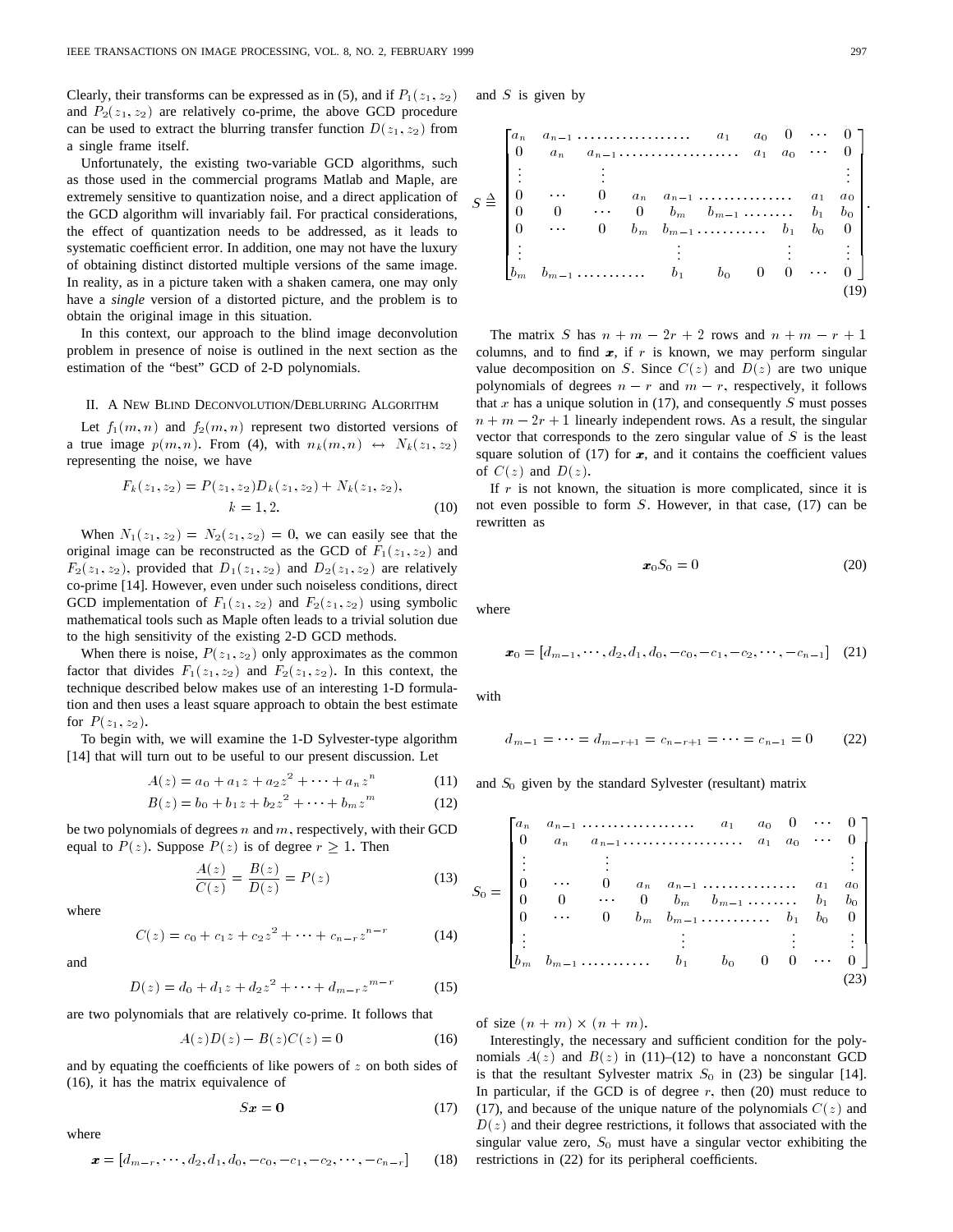The rank of  $S_0$  can be inferred by noticing the structural relationship between  $S$  and  $S_0$ :



From (24), since  $S_0$  is obtained by adding an additional  $r-1$  columns to the column matrix containing  $S$ , to start with its rank can at most be  $n + m - r$ . However by taking the structure in (22) into account, it follows that  $S_0$  is of rank  $n + m - r$ , provided  $a_n \neq 0$  and  $b_m \neq 0$ . The above discussion suggests that of the various singular vectors that correspond to the singular value zero for  $S_0$ , the one that satisfies  $(22)$  for the largest value of r represents the desired solution.

Alternatively, referring back to  $(23)$  and  $(24)$ , let  $S_k$  denote the submatrix of size  $(n + m - 2k) \times (n + m - k)$  obtained by striking out the first k and last k rows of  $S_0$ , and the first k columns of  $S_0$ . submatrix of size  $(n + m - 2k) \times (n + m - k)$  obtained by striking<br>out the first k and last k rows of  $S_0$ , and the first k columns of  $S_0$ .<br>Note that  $S_{r-1}$  is the same as S in (19). The degree of the GCD polynomial  $P(z)$  can be characterized in terms of these submatrices. *Lemma:* Let  $GCD{A(z), B(z)} = P(z)$  with degree  $P(z) = r$ . Then  $S_0$ ,  $S_1$ ,  $\cdots$ ,  $S_{r-1}$  are singular, and  $S_{r-1}$  is of rank  $n + m -$ 

 $2r + 1.$ The above lemma indicates a new procedure to obtain  $r$ , and knowing r one may go back to (17) to obtain  $C(z)$  and  $D(z)$ .  $P(z)$ 

can then be found from (13) up to a constant scalar factor. In the presence of noise,  $S_0$  in general has full rank, i.e., the singular values of  $S_0$  are all greater than zero. In this case, we can approximate the rank of the noiseless  $S_0$  by setting the small singular values to zero. This procedure works well under low to moderate (SNR  $\geq$  30 dB) noise contamination. Note that even if the size of the blurring function is not exactly determined, knowing its approximate range is usually enough. Due to the low complexity of the proposed algorithm, as shown here and later for the 2-D case, we can carry out a few blur size estimations and find the best image restoration by visual inspection or certain parametric determination procedure according to the known image characteristics.

Long division should be avoided in (13), because in doing so numerical error would propagate and accumulate toward the lower degree coefficients, and when the dividend is a high order polynomial, the last terms of the quotient would be inaccurate. Instead, we first take the  $N$ -point Fourier transform on the two vectors, where  $N$  is the length of the vector corresponding to the dividend, then divide through the resulting vectors element by element, which leads to the N-point Fourier transform of the coefficient vector of the desirable quotient of polynomials.

Although it is possible to directly extend the technique described above in  $(11)$ – $(23)$  to the 2-D case in terms of constant matrices generated from the given 2-D polynomial coefficients, this direct procedure leads to prohibitively large size matrices. For example, for images of size  $N \times N$ , the matrix corresponding to (19) will be of size  $2N^2 \times 2N^2$ . Since computations involved in a matrix singular value decomposition (SVD) are proportional to the cube of the matrix size, this direct procedure requires operations of the order of  $O(N^6)$ for SVD alone [15]–[17]. This is clearly an impossible task even for moderate value of N: In this context, we will describe how the 1-D

GCD algorithm can be used in the 2-D blind deconvolution problem in a computationally efficient manner.

We assume that the two blurred images  $f_1(m, n)$  and  $f_2(m, n)$  of the original image  $p(m, n)$  are both  $M \times N$  matrices. Obviously, the elements of these matrices are the coefficients of the z-transforms of the respective images. Using a conventional discrete Fourier transform least squares (CDFT-LS) approach [4], [3], we substitute for the respective images. Using a conventional discrete Fourier<br>transform least squares (CDFT-LS) approach [4], [3], we substitute<br> $z_1 = e^{-j(2\pi m/M)}$ ,  $m = 0, 1, \dots, M - 1$ , into both  $F_1(z_1, z_2)$  and<br> $F_2(z_1, z_2)$ . For each  $F_2(z_1, z_2)$ . For each m, this results in two 1-D polynomials

$$
F_k(e^{-j(2\pi m/M)}, z_2) = P(e^{-j(2\pi m/M)}, z_2)D_k(e^{-j(2\pi m/M)}, z_2),
$$
  
\n
$$
k = 1, 2.
$$
 (25)  
\nNotice that  $P(e^{-j(2\pi m/M)}, z_2)$  is still a common factor of

 $k = 1, 2.$  (25)<br>
Notice that  $P(e^{-j(2\pi m/M)}, z_2)$  is still a common factor of  $F_1(e^{-j(2\pi m/M)}, z_2)$  and  $F_2(e^{-j(2\pi m/M)}, z_2)$ , except that in this case the polynomials involved are in one variable,  $z_2$ , only. Thus the 1-D GCD algorithm yields the scaled quantity this case the polynomials involved are in one variable,  $z_2$ ,<br>only. Thus the 1-D GCD algorithm yields the scaled quantity<br> $c_0(e^{-j(2\pi m/M)})P(e^{-j(2\pi m/M)}, z_2)$ . To proceed further, for each only. Thus the 1-D GCD algorithm yields the scaled<br>  $c_0(e^{-j(2\pi m/M)})P(e^{-j(2\pi m/M)}, z_2)$ . To proceed further,<br>
value of m we further substitute  $z_2 = e^{-j(2\pi n/N)}$ value of m we further substitute  $z_2 = e^{-j(2\pi n/N)}$ ,  $n =$ 0, 1,  $\cdots$ ,  $N-1$ , in this GCD and form a matrix of discrete Fourier<br>transform elements<br> $A(m, n) = c(m)P(e^{-j(2\pi m/M)}, e^{-j(2\pi n/N)})$  (26) transform elements

$$
A(m, n) = c(m)P(e^{-j(2\pi m/M)}, e^{-j(2\pi n/N)})
$$
 (26)  
scaled in each row by a constant  $c(m) = c_0(e^{-j(2\pi m/M)})$ . Although

 $A(m, n) = c(r)$ <br>scaled in each row by a co<br>in general  $c_0(e^{-j(2\pi m/M)})$ in general  $c_0(e^{-j(2\pi m/M)})$  is also a function of  $z_2$ , as shown below, its dependence on  $z_2$  only occurs at a finite set of points, and this justifies the above representation independent of  $z_2$ . To reduce the numerical error, in the following computation, we rewrite (26) as e above representation independent of  $z_2$ . Terror, in the following computation, we rewrite  $A(m, n)a(m) = P(e^{-j(2\pi m/M)}, e^{-j(2\pi n/N)})$ 

$$
A(m, n)a(m) = P(e^{-j(2\pi m/M)}, e^{-j(2\pi n/N)}).
$$
 (27)

Carrying out similar operations by substituting  $z_2 = e^{-j(2\pi n/N)}$ in  $F_1(z_1, z_2)$  and  $F_2(z_1, z_2)$ , taking their 1-D GCD and further Carrying out similar operations by substituting  $z_2 = e^{-j(2\pi n/N)}$ <br>in  $F_1(z_1, z_2)$  and  $F_2(z_1, z_2)$ , taking their 1-D GCD and further<br>substituting  $z_1 = e^{-j(2\pi m/M)}$ , we obtain another matrix,  $B(m, n)$ , which is related to the discrete Fourier transform of the original image<br>by columnwise scaling<br> $B(m, n)b(n) = P(e^{-j(2\pi m/M)}, e^{-j(2\pi n/N)}).$  (28) by columnwise scaling

$$
B(m, n)b(n) = P(e^{-j(2\pi m/M)}, e^{-j(2\pi n/N)}).
$$
 (28)

From (27) and (28) we have

$$
A(m, n)a(m) - B(m, n)b(n) = 0.
$$
 (29)

This equation set has the matrix equivalence of

$$
\Gamma y = 0 \tag{30}
$$

where

$$
\mathbf{y} \stackrel{\Delta}{=} [a(1), a(2), \cdots, a(M), b(1), b(2), \cdots, b(N)]^T
$$
 (31)

and (32), shown at the bottom of the next page. Equation (30) is overdetermined, and multiplying by  $\mathbf{\Gamma}^T$  on both sides, we get

$$
\boldsymbol{\Gamma}^T \boldsymbol{\Gamma} \boldsymbol{y} = 0. \tag{33}
$$

We may solve (33) in a least-squares sense by considering the equation

$$
\boldsymbol{\Gamma}^T \boldsymbol{\Gamma} \boldsymbol{z} = \lambda \boldsymbol{z} \tag{34}
$$

for the eigenvector z corresponding to the smallest eigenvalue of  $T^T T$ . Using (31) so obtained, the estimated Fourier transform of the original image is then calculated by  $P^T \Gamma$ . Using (31) so obtained<br>priginal image is then calcu<br> $P(e^{-j(2\pi m/M)}, e^{-j(2\pi n/N)})$ 

$$
P(e^{-j(2\pi m/M)}, e^{-j(2\pi n/N)}) = \frac{1}{2}[A(m,n)a(m) + B(m,n)b(n)].
$$
\n(35)

Finally, the inverse Fourier transform of (35) yields an estimate of the original image. It is interesting to note that for images of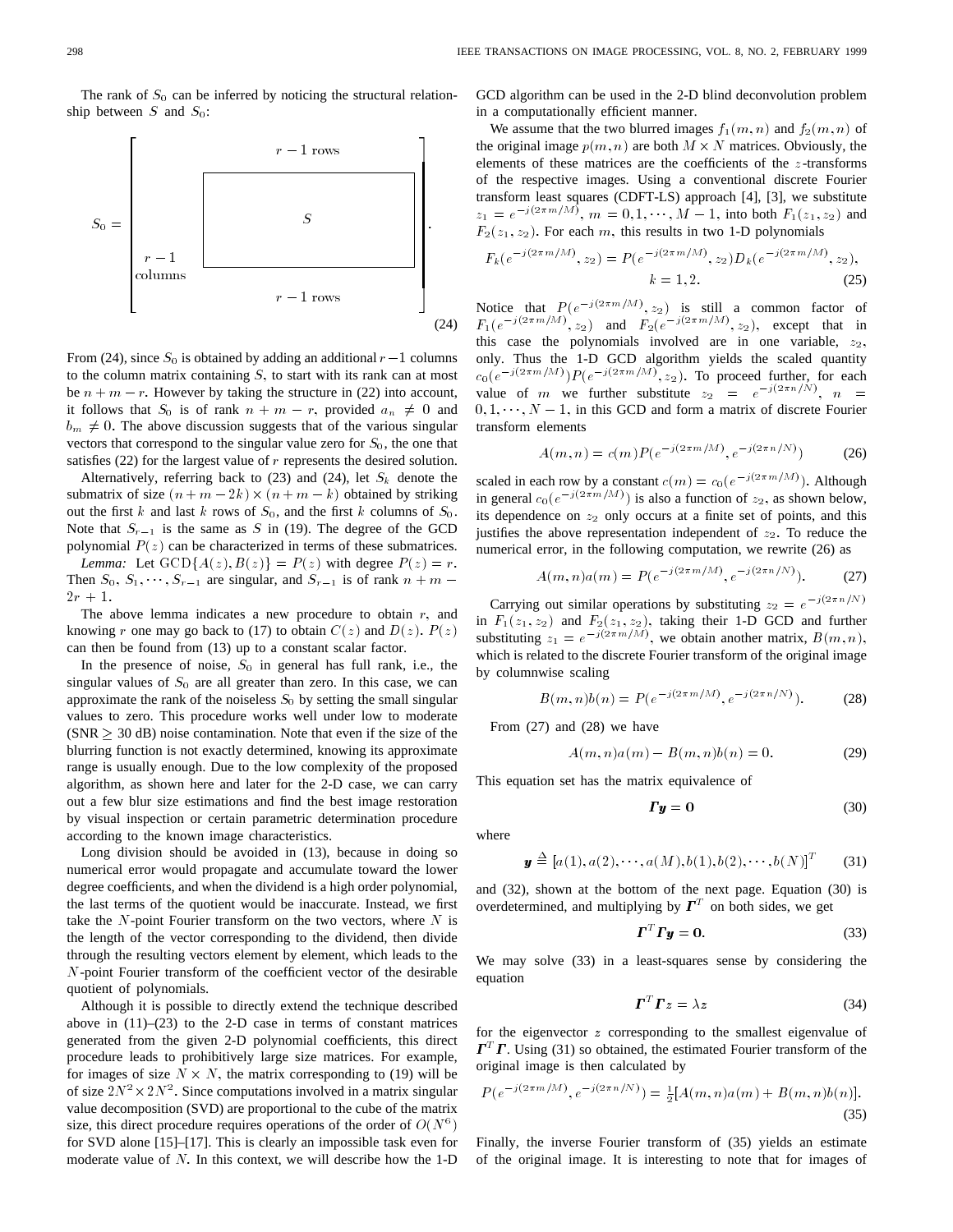

Fig. 1. Blind deblurring from two distorted and noisy (SNR <sup>=</sup> 45 dB) images. (a) Original image. (b)–(c) Distorted Images. (d) Reconstructed Image.

size  $N \times N$ , this algorithm only requires  $O(N^4)$  computations, a substantial saving compared to the direct Sylvester-type procedure.

polynomials. In that case, from standard theory, there exist two other polynomials  $A_1(z_1, z_2)$  and  $A_2(z_1, z_2)$  such that [14]

The method described above can be rigorously established by in-  
corporating an important property of relatively co-prime polynomials. 
$$
D_1(z_1, z_2)A_1(z_1, z_2) + D_2(z_1, z_2)
$$
  
To see this, let  $D_1(z_1, z_2)$  and  $D_2(z_1, z_2)$  be two relatively co-prime

$$
D_1(z_1, z_2)A_1(z_1, z_2) + D_2(z_1, z_2)A_2(z_1, z_2) = \psi_1(z_1) \neq 0
$$
\n(36)

|                     | $\vert A(1,1)$                | $\mathbf{0}$                        | $\sim$ $\sim$                  | $\overline{0}$                 | $-B(1,1)$ 0              |                          | $\alpha$ , $\alpha$ , $\alpha$ | $\overline{0}$       |
|---------------------|-------------------------------|-------------------------------------|--------------------------------|--------------------------------|--------------------------|--------------------------|--------------------------------|----------------------|
|                     | A(1,2)                        | $\overline{\phantom{0}}$            | $\sim$ $\sim$                  | $\overline{\phantom{0}}$       | $\overline{\phantom{0}}$ | $-B(1,2)$                | $\sim$ 1.4 $\pm$               |                      |
|                     | A(1,3)                        | $\overline{\phantom{0}}$            | $\sim 100$                     | $\overline{0}$                 | $\overline{\phantom{0}}$ | $\theta$                 | $\sim 0.1$                     | $\overline{0}$       |
|                     | $\sim$ 10 $\mu$               | $\sim$ $\sim$                       | $\sim$ 1.0 $\pm$               | $\sim$ $\sim$ $\sim$           | $\sim$ $\sim$ $\sim$     | $\sim 100$               | $\sim 100$                     | $\sim 100$           |
|                     | A(1,N)                        | $\begin{array}{cc} & 0 \end{array}$ | $\sim$ $\sim$                  | $\overline{\phantom{0}}$       | $\mathbf{0}$             | $\overline{0}$           |                                | $\cdots -B(1,N)$     |
|                     | $\overline{0}$                | A(2,1)                              | $\epsilon \rightarrow \infty$  | $\overline{\phantom{0}}$       | $-B(2,1)$                | $\mathbf{0}$             | $\sim$ $\sim$                  | $\overline{0}$       |
|                     | $\hspace{.1cm}0$              | A(2,2)                              | $\sim$ $\sim$ $\sim$           | $\boldsymbol{0}$               | $\overline{\phantom{0}}$ | $-B(2,2)$                | $\sim$ $\sim$                  | $\boldsymbol{0}$     |
|                     | $\hspace{.1cm}0$              | A(2,3)                              | $\epsilon \rightarrow \infty$  | $\overline{0}$                 | $\overline{\phantom{0}}$ | $\overline{0}$           | $\sim$ 10 $\pm$                | $\theta$             |
| $\Gamma \triangleq$ | $\epsilon \rightarrow \infty$ | $\sim 1000$ km s $^{-1}$            | $\sim 100$                     | $\alpha$ , $\alpha$ , $\alpha$ | $\sim$ 1.0 $\pm$         | $\sim$ 10 $\pm$          | $\alpha$ , $\alpha$ , $\alpha$ | $\sim$ 1.0 $\pm$     |
|                     | $\overline{0}$                | A(2,N)                              | $\epsilon \rightarrow \infty$  | $\bf{0}$                       | $\overline{0}$           | $\overline{0}$           |                                | $\cdots$ $-B(2,N)$   |
|                     |                               |                                     |                                |                                |                          |                          |                                |                      |
|                     | $\boldsymbol{0}$              | $\boldsymbol{0}$                    | $\sim 100$                     | A(M,1)                         | $-B(M,1)$                | $\overline{\phantom{0}}$ | $\sim$ 1.0 $\pm$               |                      |
|                     | $\boldsymbol{0}$              | $\overline{0}$                      |                                | $\cdots$ $A(M,2)$              | 0 $-B(M,2)$              |                          | $\epsilon \rightarrow \infty$  |                      |
|                     | $\overline{0}$                | $\overline{0}$                      | $\alpha$ and $\alpha$          | A(M,3)                         | $\overline{\phantom{0}}$ | $\theta$                 | $\sim$ $\sim$                  | $\theta$             |
|                     | $\sim$ $\sim$ $\sim$          | $\epsilon \rightarrow \infty$       | $\alpha$ , $\alpha$ , $\alpha$ | $\alpha$ , $\alpha$            | $\sim 100$               | $\sim 10^{-1}$           | $\alpha$ , $\alpha$ , $\alpha$ | $\sim$ $\sim$ $\sim$ |
|                     | $\overline{0}$                | $\overline{0}$                      |                                | $\cdots$ $A(M, N)$             | $\overline{\phantom{0}}$ | $\overline{0}$           |                                | $\cdots$ $-B(M, N)$  |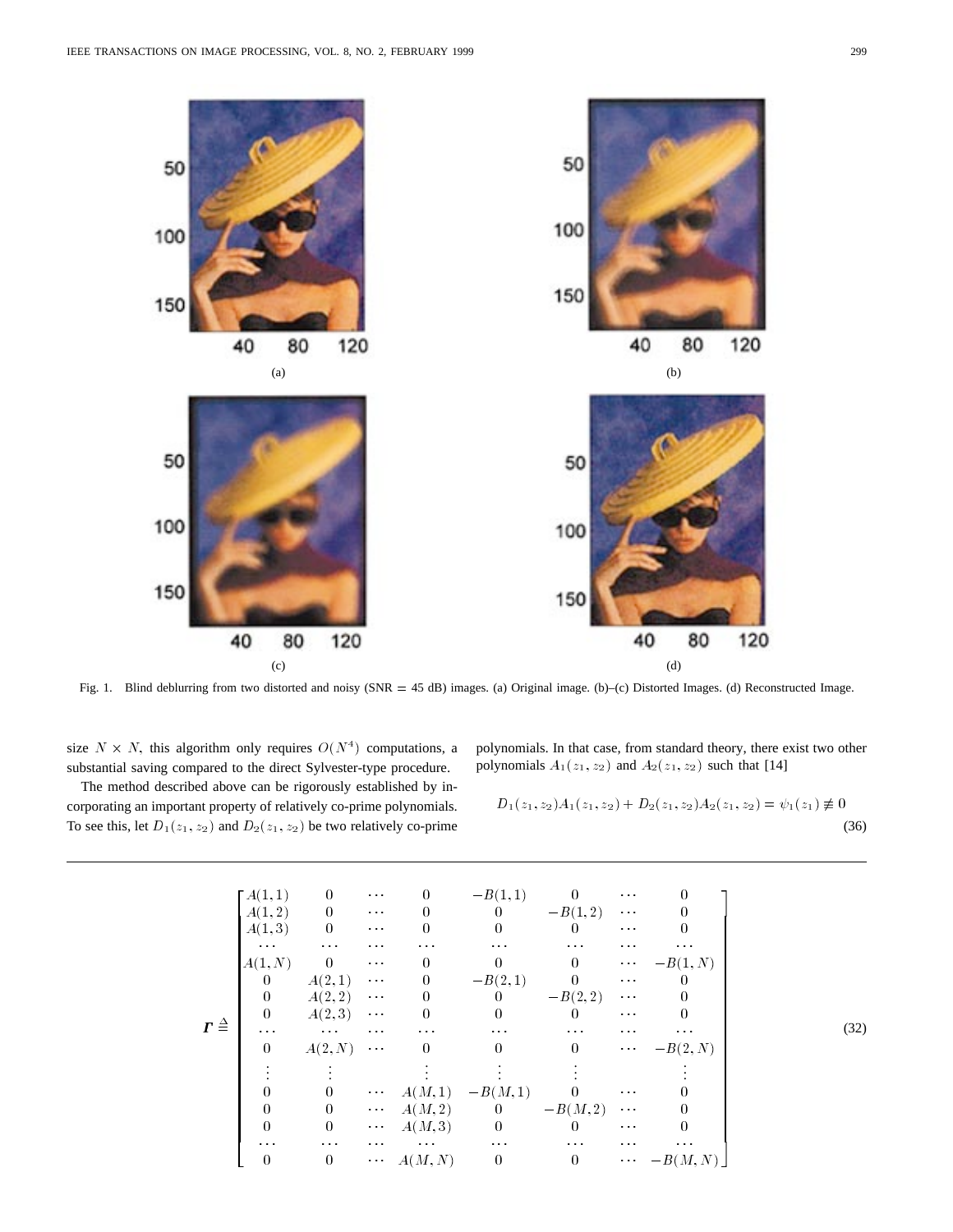

(a) Blurred Image (Moving Truck on BQE; Early April 97)



(b) Image Magnitude After GCD Processing



# (c) Enhanced Image

Fig. 2. Blind deblurring of linear motion blurred image. (a) Blurred image of moving truck on the Brooklyn-Queens Expressway. (b) Image magnitude after GCD processing. (c) Enhanced image.

and, similarly two other polynomials  $B_1(z_1, z_2)$  and  $B_2(z_1, z_2)$  such that

$$
D_1(z_1, z_2)B_1(z_1, z_2) + D_2(z_1, z_2)B_2(z_1, z_2) = \psi_2(z_2) \neq 0.
$$
\n(37)

In particular, for any  $z_1 = \mu$ , from (37) we also have

$$
D_1(\mu, z_2)B_1(\mu, z_2) + D_2(\mu, z_2)B_2(\mu, z_2) = \psi_2(z_2)
$$
 (38)

and hence, if we let

$$
GCD\{D_1(\mu, z_2), D_2(\mu, z_2)\}\stackrel{\Delta}{=} C(z_2)
$$
 (39)

then the polynomial  $C(z_2)$  must be a factor of  $\psi_2(z_2)$  for every choice of  $z_1 = \mu$ . Moreover, from (36)

$$
D_1(\mu, z_2)A_1(\mu, z_2) + D_2(\mu, z_2)A_2(\mu, z_2) = \psi_1(\mu). \tag{40}
$$

Since the left side of (40) vanishes at every root of the GCD polynomial  $C(z_2)$  given by (39), the right side of (40) must also vanish, implying that every  $z_1 = \mu$  for which  $C(z_2)$  exists as a nontrivial polynomial in (39), has to be a zero of  $\psi_1(z_1)$ .

However,  $\psi_1(z_1)$  only has a finite number of zeros, hence it follows that the GCD  $C(z_2)$  in (39) can exist as a function of  $z_2$  only for a finite number of values of  $z_1$ . In general, these finite number of

special points will be arbitrarily located in the 2-D plane, hence it<br>is reasonable to assume that the distinguished unit circles  $(|z_1| = 1, |z_2| = 1)$  are free of such points. Thus, for  $\mu = e^{-j(2\pi m/M)}$ , we is reasonable to assume that the distinguished unit circles  $(|z_1|)$  $|1, |z_2| = 1$ ) are free of such points. Thus, for  $\mu = e^{-j(2\pi m/M)}$ , we will assume the GCD in (39) to be independent of  $z_2$ , justifying the approach in  $(26)$ – $(28)$ .

## III. EXPERIMENTAL RESULTS

Using simulated distorted images, the 2-D GCD approach is found to be efficient and reliable when SNR  $\geq$  40 dB. Fig. 1(b) and (c) are two blurred versions of a "lady with hat," obtained by convolving each of the R, G, and B channels of the original  $146 \times 128$  image in Fig. 1(a) with two relatively co-prime  $8 \times 8$  distortion filters and then adding uniform white noise so that  $SNR = 45$  dB. Note that SNR is defined as the ratio of the signal variance to the noise variance [18]. The estimation using the above interpolative 2-D GCD approach is shown in Fig. 1(d). CPU time required to reconstruct each RGB channel in this case is approximately 4 min on a 143 MHz Sun Ultra running Matlab. The percentage MSE of the reconstruction is 0.32% in this case.

For the case when only one blurred image is available, when the support of the blurring function is small compared to the blurred image, the blurred image can be partitioned such that each part